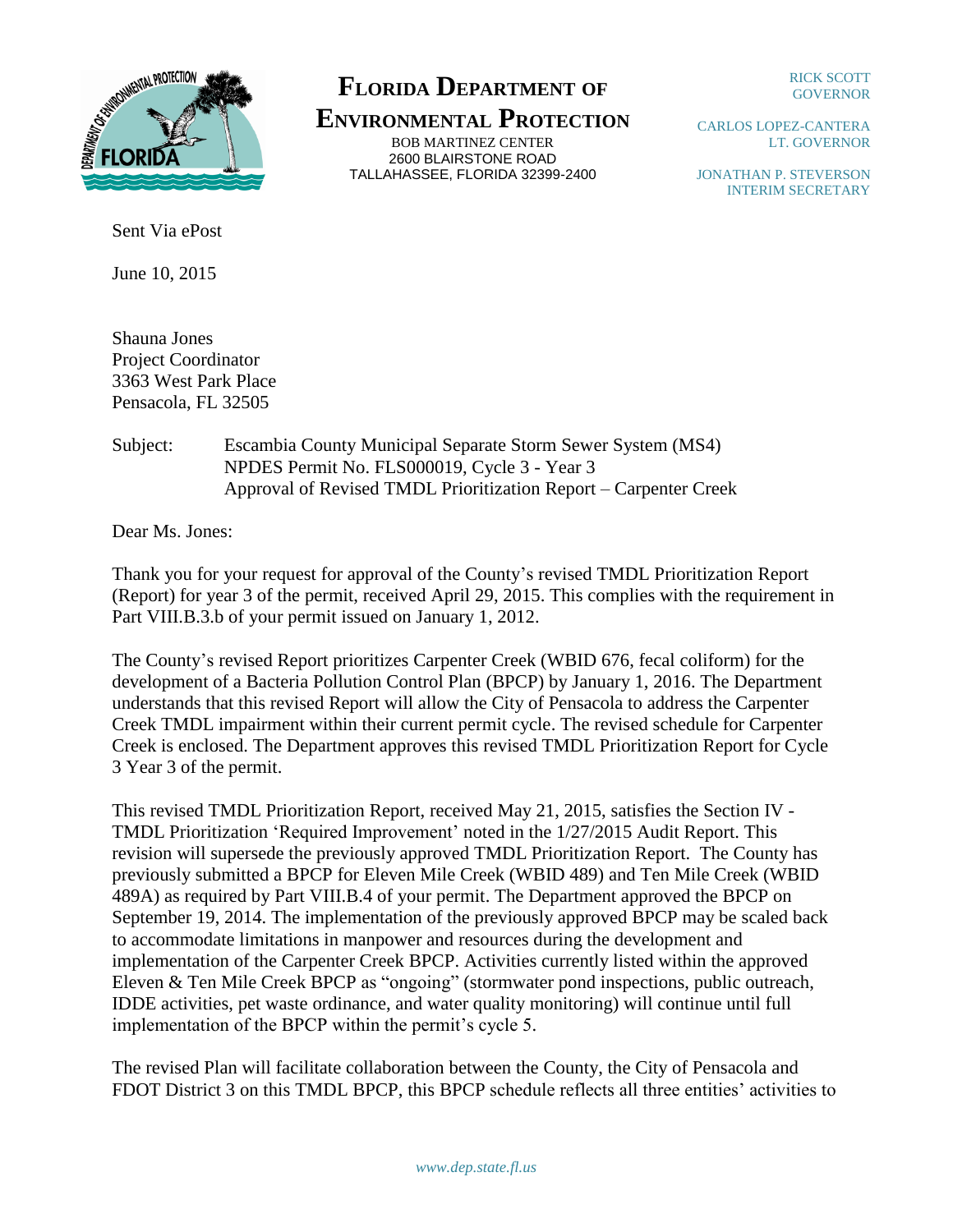Escambia County Phase I MS4 FLS000019 Approval of Revised TMDL Prioritization Plan – Carpenter Creek June 5, 2015

address this TMDL. The Department encourages co-permittees to collaborate, where possible, to address TMDL impairments.

If you have any questions or need any assistance, please contact Stephen Cioccia (850) 245- 8568, [Stephen.Cioccia@dep.state.fl.us.](mailto:Stephen.Cioccia@dep.state.fl.us)

Sincerely,

Stephen Cioccia

Stephen Cioccia NPDES Stormwater Program Phase I MS4 Coordinator

Cc: Joy Blackmon, P.E., Escambia County Dana Morton, Escambia County Brent Wipf, Escambia County Taylor (Chips) Kirschenfeld, Escambia County L. Derrik Owens, P.E., City of Pensacola Carl Flowers, City of Pensacola Windle Tharp, P.E., FDOT District 3 Heather York, E-Sciences Borja Crane-Amores, DEP Stormwater Program

## **TMDL Prioritization Schedule for Carpenter Creek WBID 676 Revised May, 2015**

| <b>WATER</b><br><b>BODY</b> | <b>WBID</b> | <b>FDEP/EPA</b><br><b>TMDL</b><br>Pollutant | In<br><b>BMAP</b> | <b>PRIORITY</b><br><b>RANK</b> | $A \& M$<br><b>PLAN</b> | <b>MONITOR</b> | <b>TMDL</b><br><b>PLAN</b> | <b>BPCP</b><br><b>PLAN</b> |
|-----------------------------|-------------|---------------------------------------------|-------------------|--------------------------------|-------------------------|----------------|----------------------------|----------------------------|
| Carpenter                   | 676         | <b>FDEP</b>                                 | N <sub>o</sub>    | 1                              | NA                      | NA             | <b>NA</b>                  | <b>Before</b>              |
| Creek                       |             | Fecal                                       |                   |                                |                         |                |                            | 1/1/2016                   |
|                             |             | Coliform                                    |                   |                                |                         |                |                            |                            |
| Bayou                       | 738         | <b>FDEP</b>                                 | No                | $\overline{2}$                 | <b>NA</b>               | <b>NA</b>      | NA                         | Proposed                   |
| Texar                       |             | Fecal                                       |                   |                                |                         |                |                            | for cycle                  |
|                             |             | Coliform                                    |                   |                                |                         |                |                            | 4 in 2017                  |
| Eleven                      | 489         | <b>FDEP</b>                                 | N <sub>o</sub>    |                                | <b>NA</b>               | <b>NA</b>      | <b>NA</b>                  | Approved                   |
| Mile                        |             | Fecal                                       |                   | 3                              |                         |                |                            | 9/19/2014                  |
| Creek                       |             | Coliform                                    |                   |                                |                         |                |                            | See note                   |
| Ten Mile                    | 489A        | <b>FDEP</b>                                 | N <sub>0</sub>    | $\overline{4}$                 | <b>NA</b>               | <b>NA</b>      | <b>NA</b>                  | Approved                   |
| Creek                       |             | Fecal                                       |                   |                                |                         |                |                            | 9/19/2014                  |
|                             |             | Coliform                                    |                   |                                |                         |                |                            | See note                   |
| Eleven                      | 489         | EPA                                         | N <sub>0</sub>    | 5                              | <b>Not</b>              | Not later      | <b>Not</b>                 | <b>NA</b>                  |
| Mile                        |             | TN, TP,                                     |                   |                                | later                   | than cycle 5   | later                      |                            |
| Creek                       |             | <b>BOD</b>                                  |                   |                                | than                    | in 2022        | than                       |                            |
|                             |             |                                             |                   |                                | cycle 5                 |                | cycle 5                    |                            |
|                             |             |                                             |                   |                                | in 2022                 |                | in 2022                    |                            |
|                             |             |                                             |                   |                                |                         |                |                            |                            |